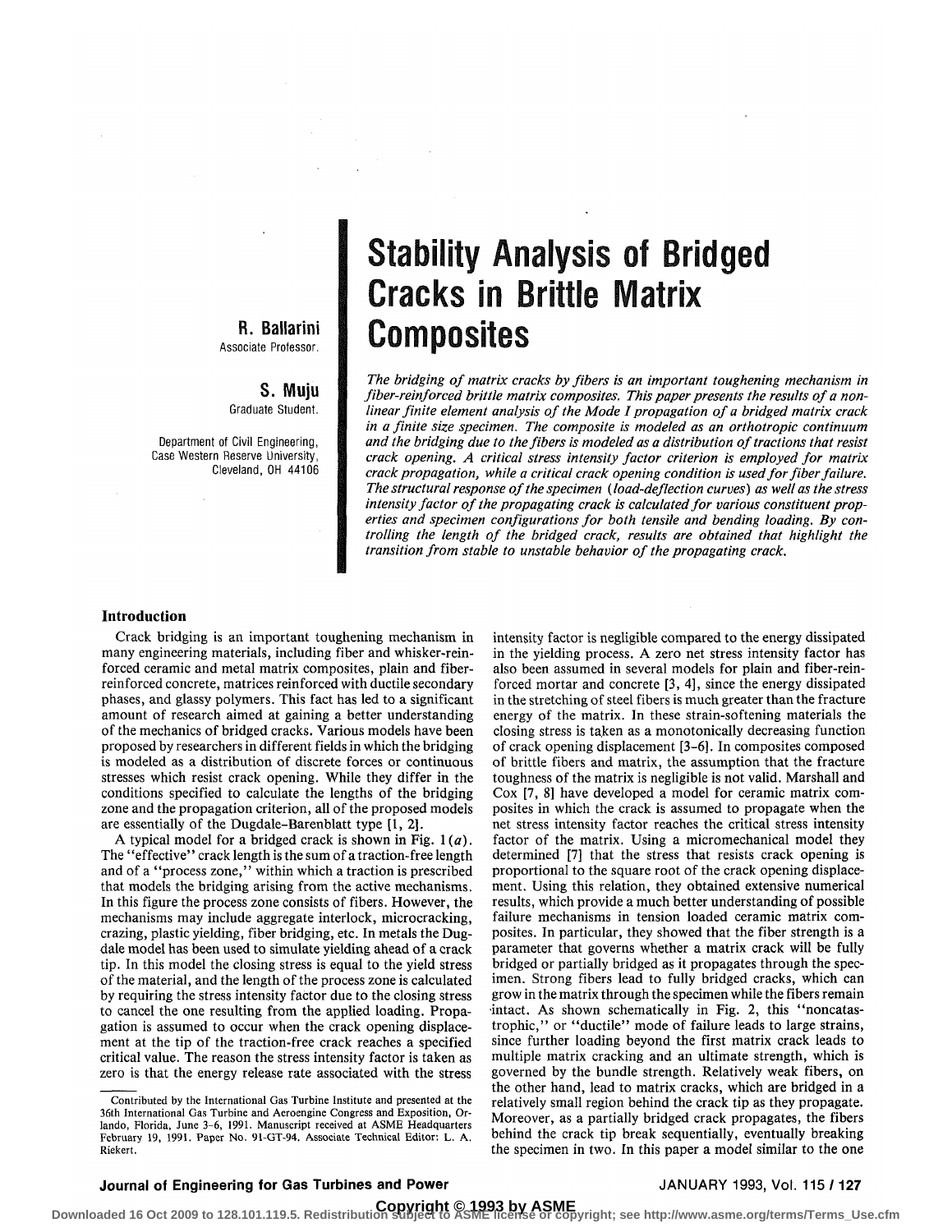

{b) compact Tension Specimen







developed by Marshall and Cox is used to study the effects of loading and specimen size on the behavior of bridged cracks in continuously reinforced brittle matrix composites. Of particular interest in this study is the transition from ductile to brittle behavior of such cracks, and how this transition is affected by constituent properties, specimen size, and type of loading. This transition will be highlighted by controlling the length of the bridged crack, as was done by Carpinteri [9] in his study of crack growth in concrete. In the course of this investigation the authors became aware that Cox and Marshall [10, 11], using an integral equation approach, performed an



analysis similar to the one presented in this paper. The advantage of the numerical model presented in this paper is its ability to treat complicated geometries, anisotropic materials, nonhomogeneous structures, and cracks that propagate in directions that do not coincide with principal axes.

### **Finite Element Model**

The present work is directed toward developing a numerical analysis tool that can be used to analyze anisotropic fracture specimens of finite size. Typical examples include, as shown in Fig. *1(b),* the edge-notched beam and the compact tension specimens. Moreover, the crack surfaces are bridged as shown in Fig. 1(*a*). The fibers within a distance  $a - a<sub>o</sub>$  from the crack tip remain intact and bridge the crack, while the remaining fibers over distance  $a<sub>o</sub>$  from the crack mouth are broken and do not contribute to crack tip shielding. Failure of the composite may be initiated either by fiber failure or matrix crack growth.

The influence of fiber shielding is to restrain the crack opening, and, consequently, reduce the stress field in the vicinity of the matrix crack tip. The bridged crack can be viewed as the superposition of a traction-free crack subjected to a remote loading, and a crack whose surfaces are loaded with the forces arising from the fibers (Fig. 3). For closely spaced fibers and relatively long cracks, the discrete forces are assumed to be equivalent to a continuous distribution of closing stress  $p(x)$ . This superposition can be performed using different techniques. For cracks in infinite bodies and for relatively simple finite geometries, a singular integral equation approach can be used. With this approach the problem is reduced to an integral equation, which represents the traction boundary condition along the crack surfaces. The integral equation is then solved for the unknown dislocation density along the crack line, which can be used to calculate relevant physical quantities such as stress intensity factor and crack opening displacement. Because the closing stress is a nonlinear function of the crack

# 128/Vol. 115, JANUARY 1993 Transactions of the ASME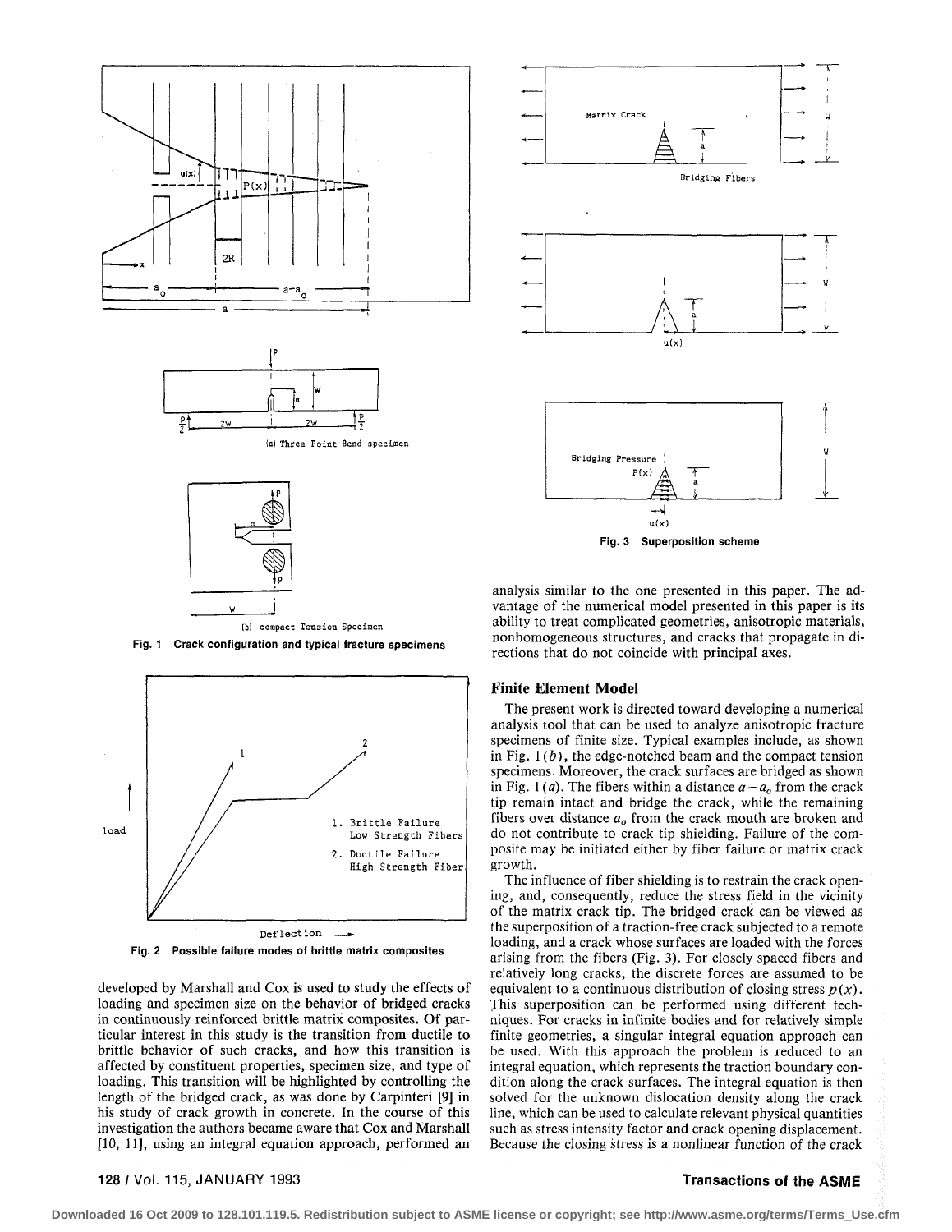opening displacement, or dislocation density, the integral equation is nonlinear and an iterative solution is needed. This approach has been used in studies of plain and fiber reinforced concrete [6]. An integral equation approach in which the crack opening displacements are treated as unknowns has been used for ceramic matrix composites [7, 8, 10, 11].

In the present work, the finite element method is implemented for this superposition. The physics is assumed as follows. The matrix crack will propagate when the stress intensity factor in the matrix reaches a critical value  $K_{IC}^m$ , which is related to the composite stress, intensity,  $K_{IC}^c$ , by the relation  $K_{IC}^c = K_{IC}^m E_c / E_m$  [7]. This relation is based on strain compatibility between fibers and matrix, and hence is not rigorously valid for very short cracks, nor for fibers slipping ahead of the crack tip. The closing stress relation is given by [7]

$$
p(x) = 2V_f[\tau E_f(1+\eta)/R]^{1/2}(u(x))^{1/2}
$$
 (1)

where

 $V_f(V_m)$  = volume fraction of fibers (matrix)  $\tau$  = interfacial shear strength  $E_f(E_m)$  = elastic modulus of fiber (matrix)  $\overrightarrow{R}$  = fiber radius  $\eta = E_f V_f / E_m V_m$  $u(x)$  = crack opening displacement

Equation (1), which represents a closing stress that increases monotonically with "crack opening displacement, was derived with the assumption of a single valued fiber strength. A closing stress function that initially increases and subsequently decreases was derived, assuming the fiber strengths satisfy weakest link theory, by Thouless and Evans [12]. Their analysis led to the following equation for the stress displacement relation for the bridging fibers:

$$
(\sigma/\Sigma) = (u/u_n)^{1/2} \exp[-(u/u_n)^{(m+1)/2}] +
$$
  
\n
$$
\frac{1}{(1+\eta)(m+1)} \{1 - \exp[-u/u_n)^{(m+1)/2}]\} \times
$$
  
\n
$$
\left\{\gamma[(m+2)/(m+1), (u/u_n)^{(m+2)/2}] - \frac{\Sigma(m+1)}{2E_f} \left[\frac{u}{u_n}\right]\right\} (2)
$$

where

$$
\Sigma = \langle s \rangle / \Gamma \left[ \frac{m+2}{m+1} \right]
$$

$$
u_n = \frac{\Sigma^2 R (1 - V_f) E_m}{4 \tau E_f E}
$$

 $m =$  Weibull modulus of fiber strength distribution  $\langle s \rangle$  = Average strength of the fiber bundle

$$
\gamma[(m+2)/(m+1), \alpha] = c \int_0^{\alpha} \beta^{1/(m+1)} e^{-\beta} d\beta
$$

$$
\Gamma(\delta) = \int_0^{\infty} \beta^{\delta+1} \exp(-\beta) d\beta
$$

$$
\alpha = (u/u_m)^{(m+1)/2}
$$

For the case of single-valued strength fibers,  $m = \infty$ ,  $\langle s \rangle = \sigma_{f\mu}$ , where  $\sigma_{f\mu}$  is the ultimate fiber strength, and Eq. (2) reduces to Eq. (1), which is used in the present analysis. A recent analysis of tension loaded notched beams by Cox and Marshall [11] was performed for several values of *m.* Equation (1) can be conveniently represented as

$$
p(x) = \begin{cases} A\sqrt{u(x)} & x \ge a_o \\ 0 & x \le a_o \end{cases} \tag{3a}
$$

where

$$
A = 2V_f[E_f \tau (1 + \eta)/R]^{1/2}
$$
 (3b)

The quantity  $u_n$  corresponds to the critical opening, which

### Journal of Engineering for Gas Turbines and Power **JANUARY 1993, Vol. 115 / 129**



Fig. 4 Finite element nodes representing the crack line

produces a stress in the fiber equal to  $\sigma_{f\mu}$ . In this work fiber failure is assumed to occur when the crack opening equals  $u_n$ . It should be noted that the assumption of single-valued strength implies that fiber failure first occurs at the far edge of the bridging zone, since the crack opening displacements decrease monotonically towards the crack tip (this has been confirmed in [8] and in the present work). A statistical fiber strength distribution may lead to fibers nearest to the crack mouth remaining intact while others closer to the crack tip breaking.

With reference to Fig. 4, *n* nodes are distributed along the fracture line. The crack opening displacements can be represented as

$$
u_i = K_{ij}F_j + \sigma C_i \qquad i, j = 1, \ldots, n \qquad (4)
$$

where

where

 $u_i$  = crack opening at node *i* 

 $F_i$  = load (due to the fibers) at node *j* 

- $C_i$  = influence coefficients representing crack opening at node  $i$  due to unit applied far field stress
- $K_{ij}$ = influence coefficients representing crack opening at node *i* due to unit load  $F_i$

*a=* applied stress

The load point deflection can be represented as

$$
\Delta = D_j F_j + \sigma \Delta_o \qquad j = 1, \ldots, n \tag{5}
$$

 $D_i$  = influence coefficients for load-point displacement due to  $F_i$ 

 $\Delta_{0}$  = load-point displacement due to unit applied stress.

Equations (4) and (5) can be modified for any far-field loading by appropriately modifying the remote loading *a.* For the single-edge notch specimen considered in this paper, the deflection  $\Delta$  is measured, for tensile loading, at point A of the typical finite element model shown in Fig. 5, while for the three-point bend loading, it is measured at the point *B.* The specimen has length  $L = 20$  cm and width  $W = 5$ cm. The geometry is modeled with quadratic elements. To calculate the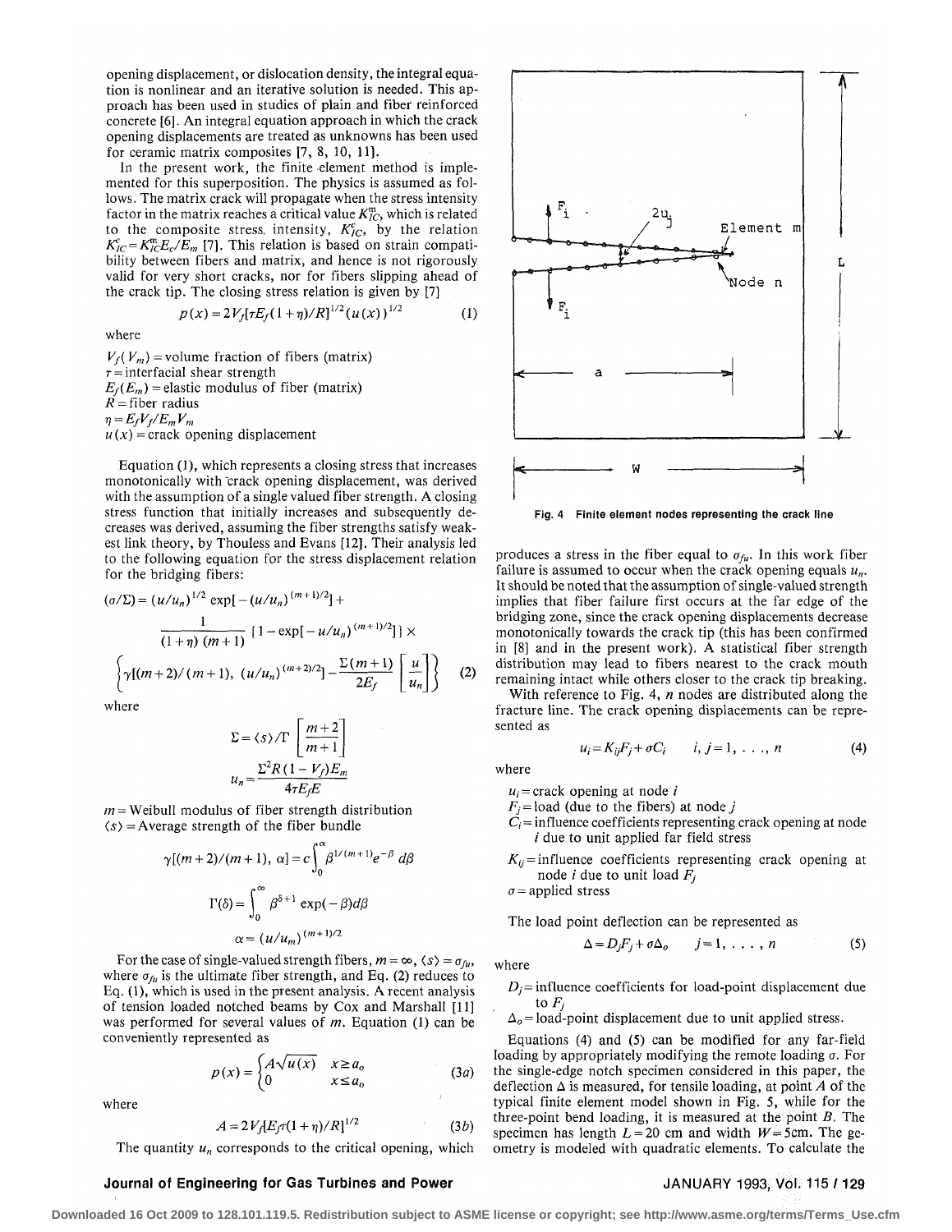

Fig. 5 Schematic of finite element model for constant tension and three-point bending

stress intensity factors accurately, the elements emanating from the crack tip were converted to singularity elements by shifting their midside nodes to the quarter point. The stress intensity factor calibration, which provides the Mode I and Mode II stress intensity factors as functions of the displacements of certain nodes of the singularity elements behind the crack tip, is given in [13]. The  $K_{ij}$  and  $C_i$  were calculated for the orthotropic material by modifying the element stiffness matrix of an isotropic finite element program. Although the comparisons are not presented here, the stress intensity factors calculated for  $p(x) = 0$  agreed within a few percent with those presented by Bowie [14] for the tested values  $0.1 \le a/w \le 0.7$ .

The system was loaded in  $n + 1$  different loading conditions, corresponding to unit loads at each node and a unit far field stress. For each loading case the displacements of each node were calculated including the load-point displacement. This procedure provided the  $n \times n$  terms of  $K_{ij}$ , and the *n* terms of *Q.* Note that the global stiffness matrix needs to be inverted only once for a given crack length. Once the coefficients are calculated, the problem is reduced to a system of *n* nonlinear algebraic equations as follows. Recalling that  $p(x) = A\sqrt{u(x)}$ , the expression for nodal forces becomes

$$
F_j = A \frac{a}{2q} \sqrt{u_j} = \overline{A} (u_j)^{1/2}
$$
 (6)

where *a* is the crack length and *q* is the number of quadratic displacement elements along the crack line. The resulting system of equations for crack opening becomes

$$
u_i = \overline{A} [K_{ij}] u_j^{1/2} + \sigma(C_i) \qquad i, j = 1, \ldots, n \qquad (7)
$$

The nonlinear system of equations was solved using the IMSL routine 'DNEQNF,' which is based on the Levenberg-Marquadt and Powell algorithms [15].

It should be noted that Eq. (6) assumes that each node acts as an independent (leaf) spring. Although the work-equivalent

| Table 1 Constitutive material properties |                                        |       |                         |
|------------------------------------------|----------------------------------------|-------|-------------------------|
| <b>Constituent</b>                       | Young's modulus, Poisson<br><b>GPa</b> | ratio | $K_{IC}$ MPa $\sqrt{m}$ |
| SiC fibers                               | 390                                    | 0.3   | 5.0                     |
| $Si3N4$ matrix                           | 206                                    | 0.3   | 4.6                     |



Fig. 6 Possible failure modes for brittle matrix composites [8]

nodal forces for the distributed closing stress for a quadratic element should be used in the calculations, numerical experimentation showed differences of approximately 4 percent in stress intensity factors between "exact" nodal forces and the "leaf" springs. Subsequent results were calculated using independent springs.

### **Results**

The material properties used for the constituents are shown in Table 1. They correspond to the properties of a SiC reinforced  $Si<sub>3</sub>N<sub>4</sub>$  matrix composite. The volume fraction of the 100  $\mu$ m-dia (2R in Fig. 1*a*) fibers is  $V_f$ =0.4. The shear strength of the fiber-matrix interface is taken as  $\tau = 10$  MPa. Consistent with these values, the orthotropic bulk properties are [16, 17]:  $E_{11} = 253.9 \text{ GPa}, E_{22} = 279.6 \text{ GPa}, \nu_{12} = 0.3, \text{ and } G_{12} = 97.66$ GPa.

Composite failure is initiated when the applied stress exceeds the smaller of the matrix cracking stress  $\sigma_m$  (the stress that makes the stress intensity factor in the matrix equal to the fracture toughness of the matrix) and fiber failure stress  $\sigma_f$ . Subsequent failure events (at constant applied stress) involve combinations of stable and unstable fiber failure and/or matrix cracking. The sequence of these events depends on initial crack configuration  $\alpha$  and  $\alpha$ <sup>0</sup>, specimen configuration, type of loading, and fiber strength  $\sigma_{\theta\theta}$ . As shown in Fig. 6, taken from [8], for initially fully bridged cracks two different sequences of failure events are possible for the case when the fiber failure stress is less than the matrix cracking stress. The first corresponds to the case in which the matrix cracking stress is slightly greater than the first fiber failure stress. Fiber failure initiates at point *A* and is unstable until point *B.* At this point the matrix cracks. Beyond point *B* the fibers fail as the matrix crack propagates. The second possibility corresponds to a ma-

### 130/Vol. 115, JANUARY 1993 Transactions of the ASME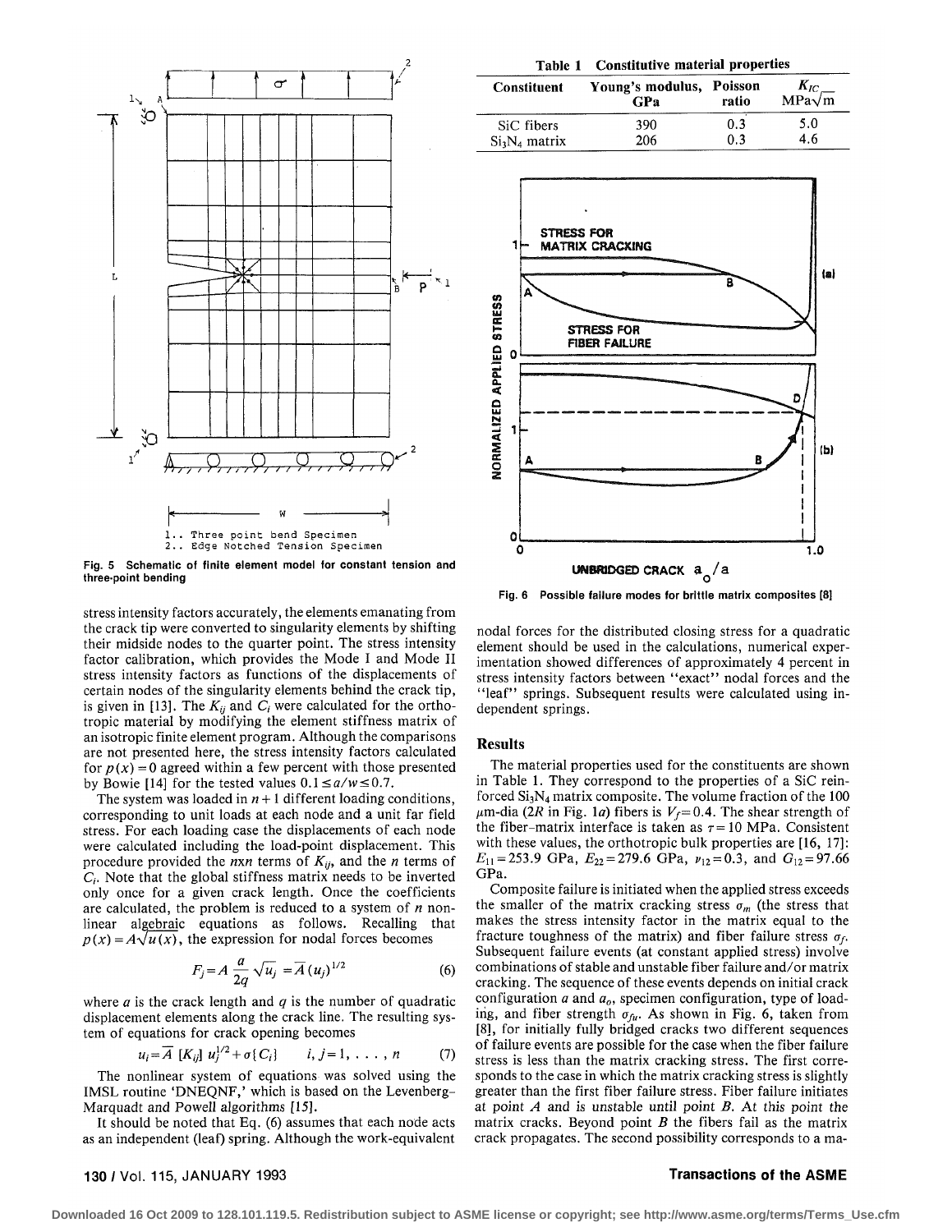

trix cracking stress much greater than the fiber failure stress. In this case fiber failure is initiated at point *A* and is unstable until point *B.* At point *B* the system stabilizes. That is, an increasing stress is required to break additional fibers. This continues until point *D,* at which point the matrix cracks in an unstable manner. The third possible scenario corresponds to high fiber strengths in which the matrix cracks without any fiber failure, and hence the matrix cracks through the specimen leaving fibers intact. All of these possible events have been captured in the present analysis by varying  $\sigma_{fu}$  and crack length.

Two types of simulation were performed in this work for each type of loading (tension and bending). In the first, the total crack length was held constant while the load was monitored in such a way as to capture the stability characteristics of fiber failure. In these simulations the stress intensity factor at the tip of the matrix crack was not specified. The second type corresponds to a matrix crack propagating at a constant specified value of stress intensity factor. All of the cracks considered are initially fully bridged.

# **Fixed Crack Length Simulations—Constant Stress Loading**

**Effects of** *a/w.* Numerical calculations were performed first for tension loading at fixed crack lengths in the range  $0.02 \le a/w \le 0.8$ . However, only the results for  $0.02 \le a/w \le 0.2$ are presented, since it was observed that for the tension loading and the considered specimen width the stable to unstable transition occurs in this range.

In the first type of simulation the far-field stress is increased for a fixed length, initially fully bridged crack until the crack opening at a point reaches the critical value  $u_n$ . When this critical crack opening is reached at a node, the node is released, and the applied stress is either increased or decreased, depending on the stability of fiber failure. If the stress level has to be increased to break additional fibers, the event is termed stable. If the stress level that produces fiber failure at a node is held constant, and additional fibers fail, the event is termed unstable. It may be possible, however, for unstable events to stabilize. For the unstable events, the load has to be controlled in order to capture the sequence of fiber failure (trace the unstable path).

Figures  $7(a-d)$  are plots of normalized crack mouth opening displacement (CMOD) *u0* as functions of normalized stress for  $\sigma_{fu}$  = 1830 Mpa. For very short crack lengths ( $a/w$  = 0.02) no fiber failure occurs for normalized stress levels less than 0.4, which corresponds to the bundle strength  $V_f \sigma_{f\mu}$ . This implies that most likely matrix cracking will occur before any fiber failure. For  $a/w = 0.1$  the failure of the first fiber is stable, since increasing stress is required for additional fiber failure.

# **Journal of Engineering for Gas Turbines and Power** JANUARY 1993, Vol. 115 /**131**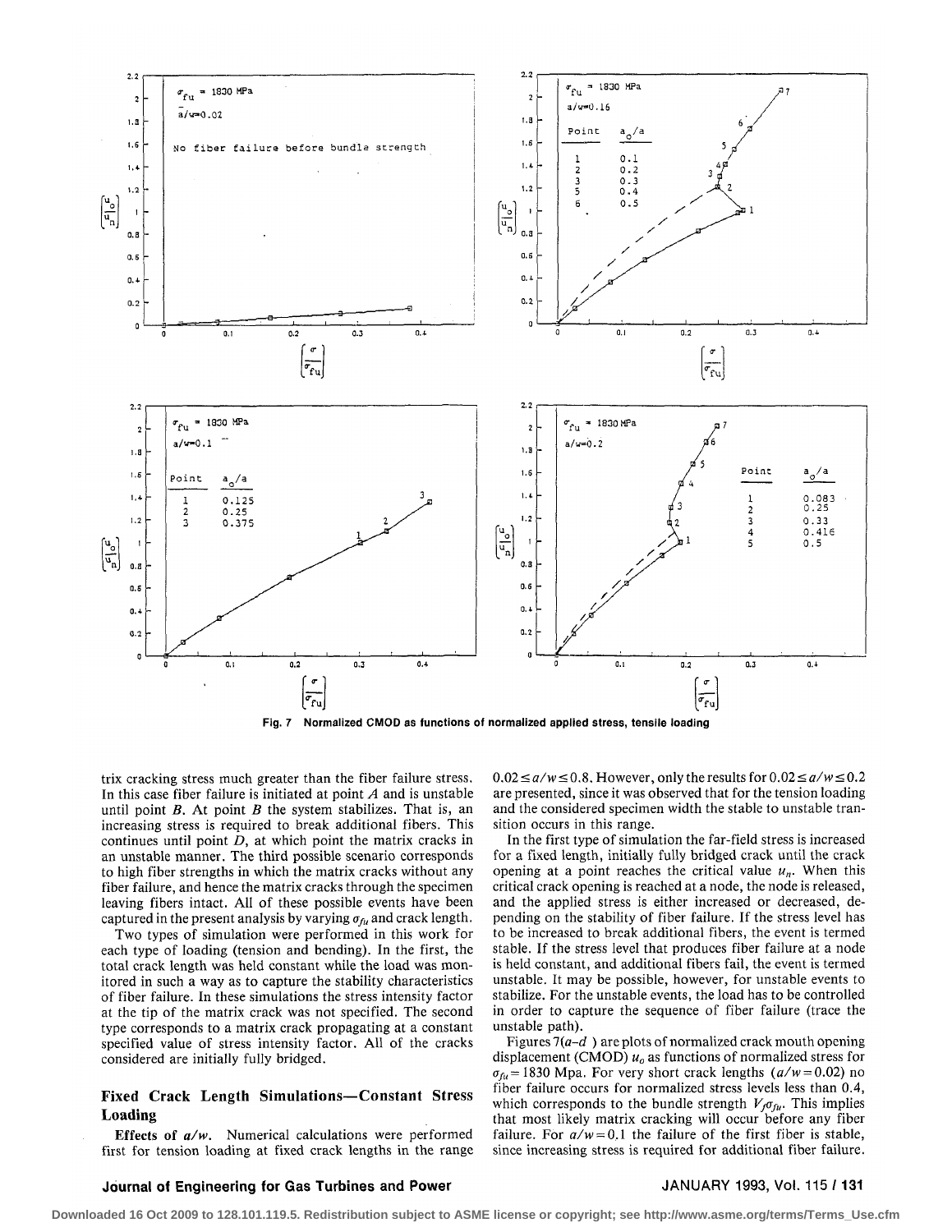

Fig. 8 Normalized stress intensity factor as functions of applied stress, tensile loading

For cracks longer than  $a/w = 0.16$ , initial fiber failure (until  $a_o/a = 0.1$ ) is unstable. Fiber failure stabilizes, for this configuration, at  $a_0/a \approx 0.4$ . Consider point 1 in Fig. 7(c). If the stress were held constant, additional fibers would fail until  $a_0$  $a \approx 0.4$ . The stress would then have to be increased to break additional fibers. Moreover, if the stress is not decreased at point 1, subsequent fiber failure produces a discontinuity in the CMOD.

Consider next the stress intensity factors. The net stress intensity factor  $K_T$  is related to the far-field  $(K_A)$  and fiber bridging  $(K_F)$  stress intensity factors by  $K_T = K_A - K_F$ , so that the shielding due to the fibers is  $K_F = K_A - K_T$ .

Figures 8(a-d) and 9(a-d) are plots of normalized  $K<sub>T</sub>$  and  $K_F$ , respectively, as functions of applied stress. The length  $a_n$ is defined by

$$
a_n = [\pi \Sigma R (1 - V_f) E_m] / [16\tau V_f E_f (1 - \nu^2)] \tag{8}
$$

As discussed in [11],  $a_n$ , which is associated with a fully bridged crack in an infinitely extended material and is referred to as the bridging length scale, has special significance. For  $a < a_n$ , the crack is considered short in the sense that its bridging zone is still developing. For these short fully bridged cracks the forces in the fibers are relatively small, since the crack opening displacements are small. Hence the fibers do not shield the crack tip significantly, and the stress required to propagate the matrix crack is inversely proportional to the square root of the crack length, as for a monolithic matrix. For  $a > a_n$  the crack is termed long, because the bridging zone has fully developed and a steady state is reached for matrix cracking (the

stress required to propagate the matrix crack is independent of crack length). For the considered composite  $a_n = 0.256$  mm, 1.56 mm, and 2.56 mm for fiber strengths (which will be discussed subsequently)  $\sigma = 300$  MPa, 1830 MPa, and 3000 MPa, respectively.

The stability of the fiber failure can also be seen in these figures. For example, compare  $K_F$  for  $a/w = 0.02$  and  $a/w = 0.16$ . For 0.02 the shielding monotonically increases, while for 0.16 there is a sharp reduction after the first nodal failure (which corresponds to the discontinuous increase in  $K<sub>T</sub>$ in Fig.  $8c$ ). Also note that for 0.16, even if the stress is reduced at the point of first fiber failure, the net stress intensity factor still increases. If the normalized matrix toughness were high enough (above point 4 in Figs. 8c and  $8d$ ), unstable nodal failure would occur before matrix cracking until  $a_0/a \approx 0.4$ , at which point the fiber failure stabilizes. If, on the other hand, the matrix toughness is below point 1, the matrix would crack before fiber failure.

From these graphs the qualitative response of initially partially bridged cracks can also be seen. Take, for example, Fig.  $\sqrt{7}(c)$ . If a partially bridged crack of total length  $a/w = 0.16$  $(a_0/a = 0.2)$  has propagated in the matrix from an initial (unbridged) notch of length  $a/w$  ( $a_o/a = 1.0$ ), no instability would be observed, since the CMOD versus applied stress curve would be as shown in dashed lines. For a crack length  $a/w = 0.2$  with the same unbridged length ( $a_o/a = 0.16$ ), the curve would be also as shown in dashed lines, and instability would still be observed. This suggests that for initially partially bridged cracks the transition from stable to unstable fiber failure occurs at longer crack lengths.

### 132 / Vol. 115, JANUARY 1993

# **Transactions of the ASME**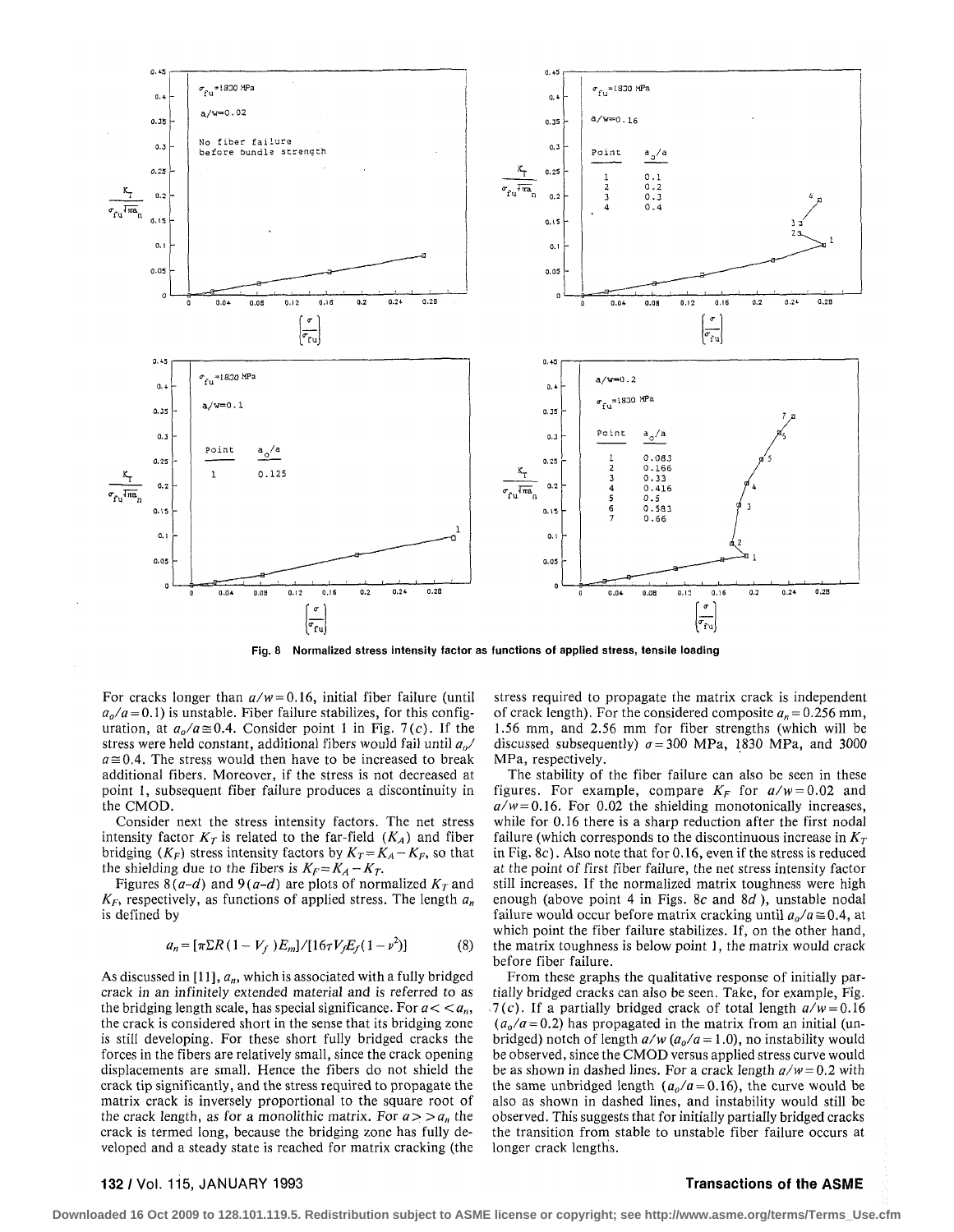

Fig. 9 Normalized shielding stress intensity factor as functions of applied stress, tensile loading

**Effects of**  $\sigma_{fu}$ **.** To investigate the effects of fiber strength on the stability of fiber failure, the following values of fiber strength were used:  $\sigma_{fu} = 300$ , 1830, and 3000 MPa.

The effects of fiber strength on the stability of fiber failure can be observed by comparing Figs. *1(d)* and 10(a). For  $\sigma_{f\mu}$  = 1830 MPa, initial fiber failure is unstable, but stabilizes at  $a_o/a \approx 0.42$ . For  $\sigma_{fu} = 3000$  MPa, on the other hand, unstable fiber failure does not stabilize.

This effect can also be observed by comparing Figs. *8(d)*  and  $10(b)$ . The net stress intensity factor for the lower fiber strength increases monotonically as the unstable fiber failure is traced. However, an increasing stress is needed to increase the net stress intensity factor after fiber failure stabilizes. For the higher fiber strength, on the other hand, as the unstable path is traced, the stress intensity factor increases drastically at stress levels less than the level that caused first fiber failure. These differences are also observed in Figs. *9(d)* and 10(c), which show that the reduction in shielding beyond first fiber failure for the higher fiber strength is much more drastic than for the lower strength.

# **Matrix Crack Propagation Simulations—Constant Stress Loading**

In these simulations, an initially fully bridged crack of length  $a/w = 0.02$  is loaded until the stress intensity factor at its crack tip is equal to the fracture toughness of the matrix, taken as  $4.6 \text{ MPa-m}^{1/2}$ . As the load is increased, if the crack opening displacement at any node reaches *u,* the node is released. When

the stress intensity factor reaches the critical value, the matrix crack is extended.

**Load Deflection Curves.** Figure  $11(a)$  is a plot of applied stress versus load point displacement for  $\sigma_{fu} = 300 \text{ MPa}$ . Figure 11*(b)* is an enlarged view of the snap back region in Fig. 11 $(a)$ . The stress is increased until point 1, at which time approximately 63 percent of the fibers behind the crack tip have failed, and the matrix cracks. The matrix crack extends to  $a/w = 0.1$ . At this point the stress is reduced to point 2, at which time the fibers at the trailing edge of the bridging zone start breaking. The stress is then increased until point 7, at which time all the nodes are released (it may be possible that a few fibers remain intact, but since the first node behind the crack tip is a finite distance from the crack tip, this is not captured), *a0/*   $a/1.0$ , and the matrix crack extends to  $a/w = 0.2$ , with  $a<sub>0</sub>/$  $a=1.0$ . This process of complete fiber rupture/matrix crack extension continues (points 10, 12, 14) until point 16 at which point *a/w = 0.6.* Figure *11(a)* was obtained by monitoring the fiber failure events. If the total crack length were controlled . the stress-deflection curve would be as shown in Fig. 12. Note, however, that information is gained by monitoring the fiber failure events. For example, if the stress is kept constant at point 1 of Fig. 11 *(a)* (or point *A* of Fig. 12), the extension of the matrix crack through the specimen is accompanied by simultaneous fiber failure. Thus the failure is catastrophic.

For  $\sigma_{f\mu}$  = 1830 MPa, Figs. 13 and 14 show that the failure is not catastrophic, since as the matrix crack propagates through the specimen most of the fibers behind the crack remain intact  $(a_0/w \approx 0.25)$ . Although the simulations were not continued

### **Journal of Engineering for Gas Turbines and Power** JANUARY 1993, Vol. 115 /**133**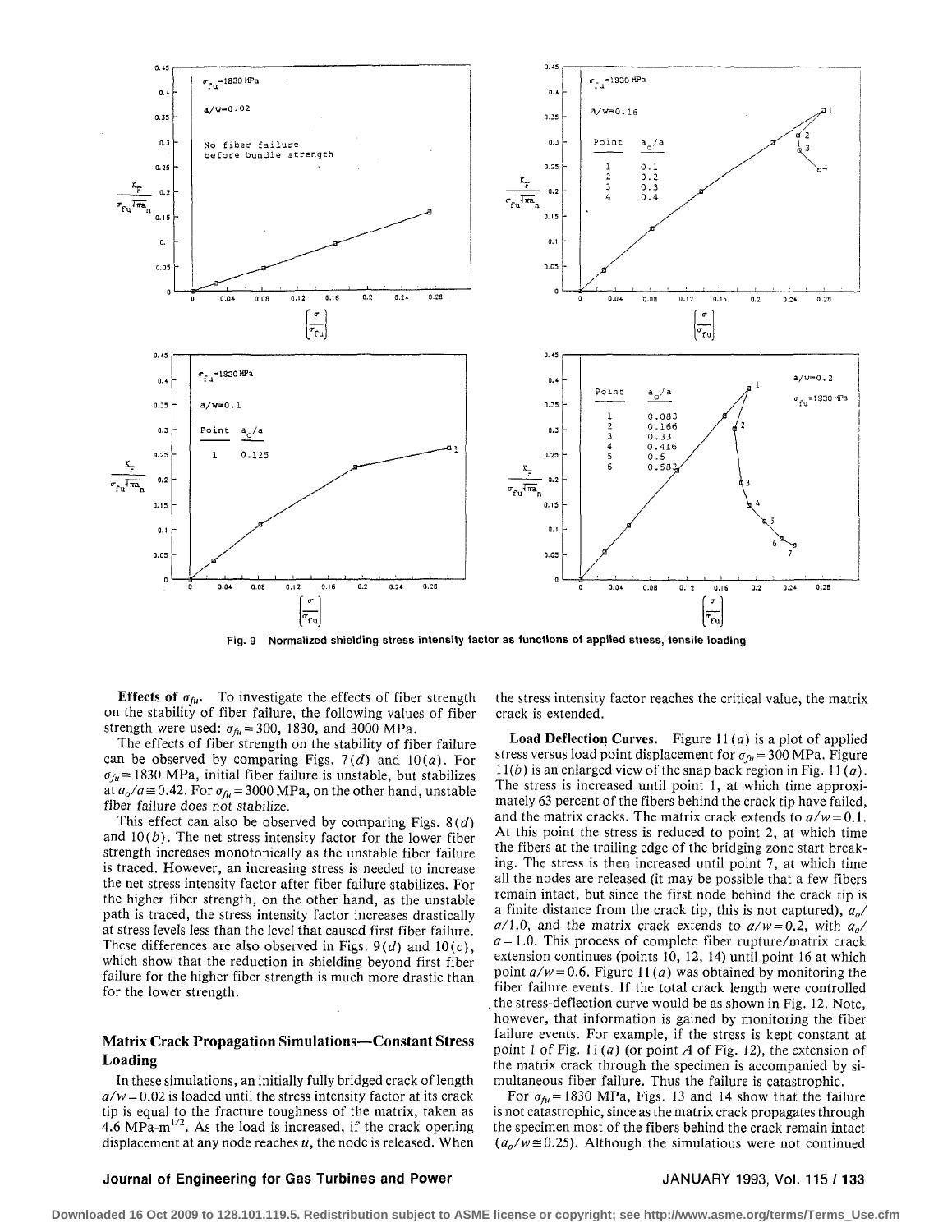

Fig. 10 Normalized (a) CMODs, (b) stress intensity factors, and (c) shielding stress normalized applied stress, tensile loading

multiple matrix cracking and an ultimate strength governed by the bundle strength.

The stress-deflection curves clearly demonstrate the brittle to ductile transition of the considered initially fully bridged cracks. It should also be noted that the critical stress for crack extension and the strain to failure are higher for the noncatastrophic failure modes than for the catastrophic failure modes.

beyond point 16 in Fig. 13, an increase in stress is needed to break the remaining fibers.

For the highest fiber strength considered, Fig. 15 shows that the matrix crack propagates through the specimen while all the fibers behind the crack tip remain intact. This will lead to

134 / Vol. 115, JANUARY 1993

# **Transactions of the ASME**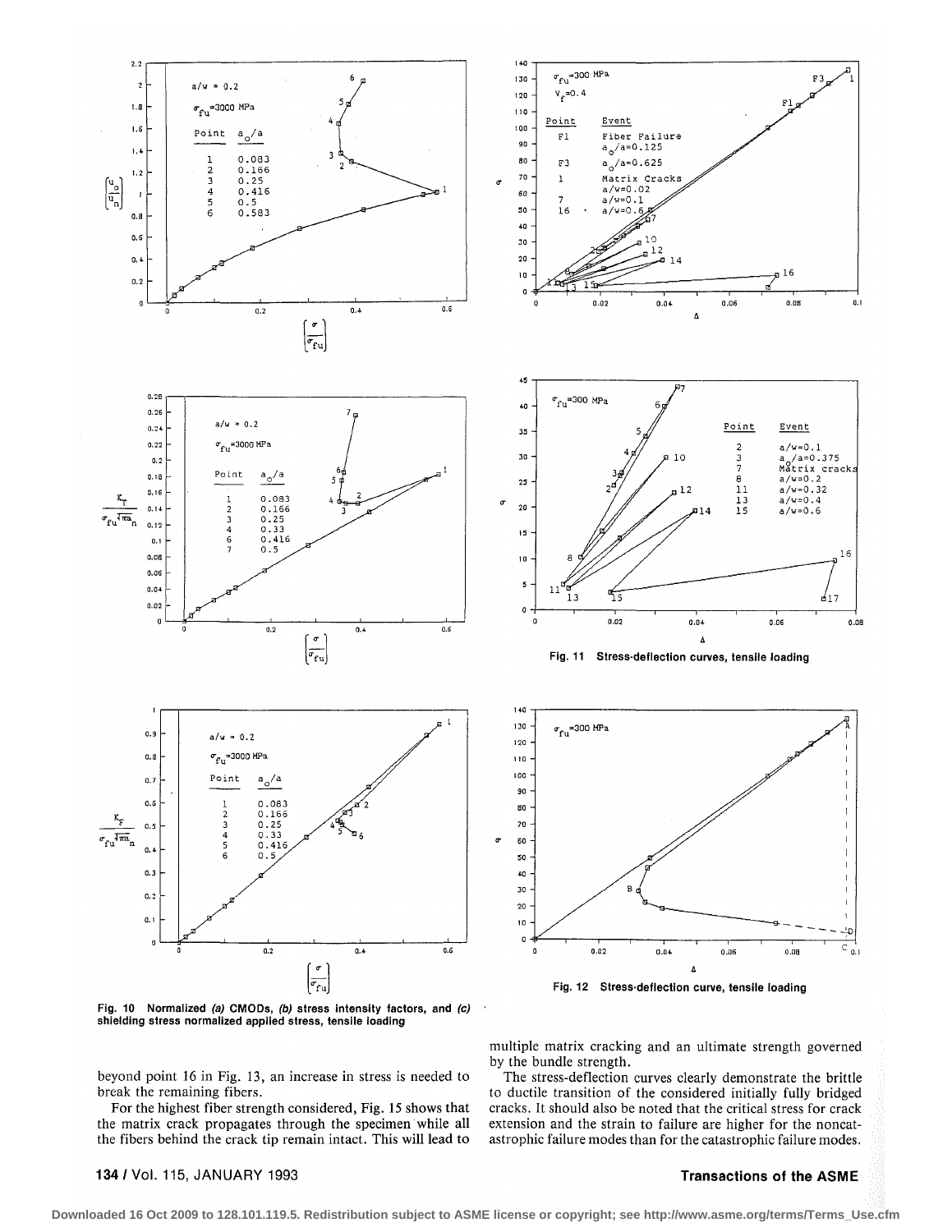

**Resistance Curves.** Figures  $16(a-(b))$  are plots of the normalized applied stress intensity factor, which leads to matrix crack growth as functions of matrix crack length for the different fiber strengths. For  $\sigma_{fu} = 300$  MPa, the applied stress intensity factor is greater than the fracture toughness of the matrix for  $a/w \le 0.1$ , since the crack is partially bridged. Beyond  $a/w = 0.1$  the normalized applied stress intensity factor

is equal to 1.0, since for each crack length all the fibers break before the matrix crack extends.

For  $\sigma_{fu}$  = 1830 MPa, Fig. 16(b) shows that the applied stress intensity factor increases monotonicaliy as the matrix crack extends through the specimen. For this value of fiber strength

# **Journal of Engineering for Gas Turbines and Power <br>
JANUARY 1993, Vol. 115 / 135**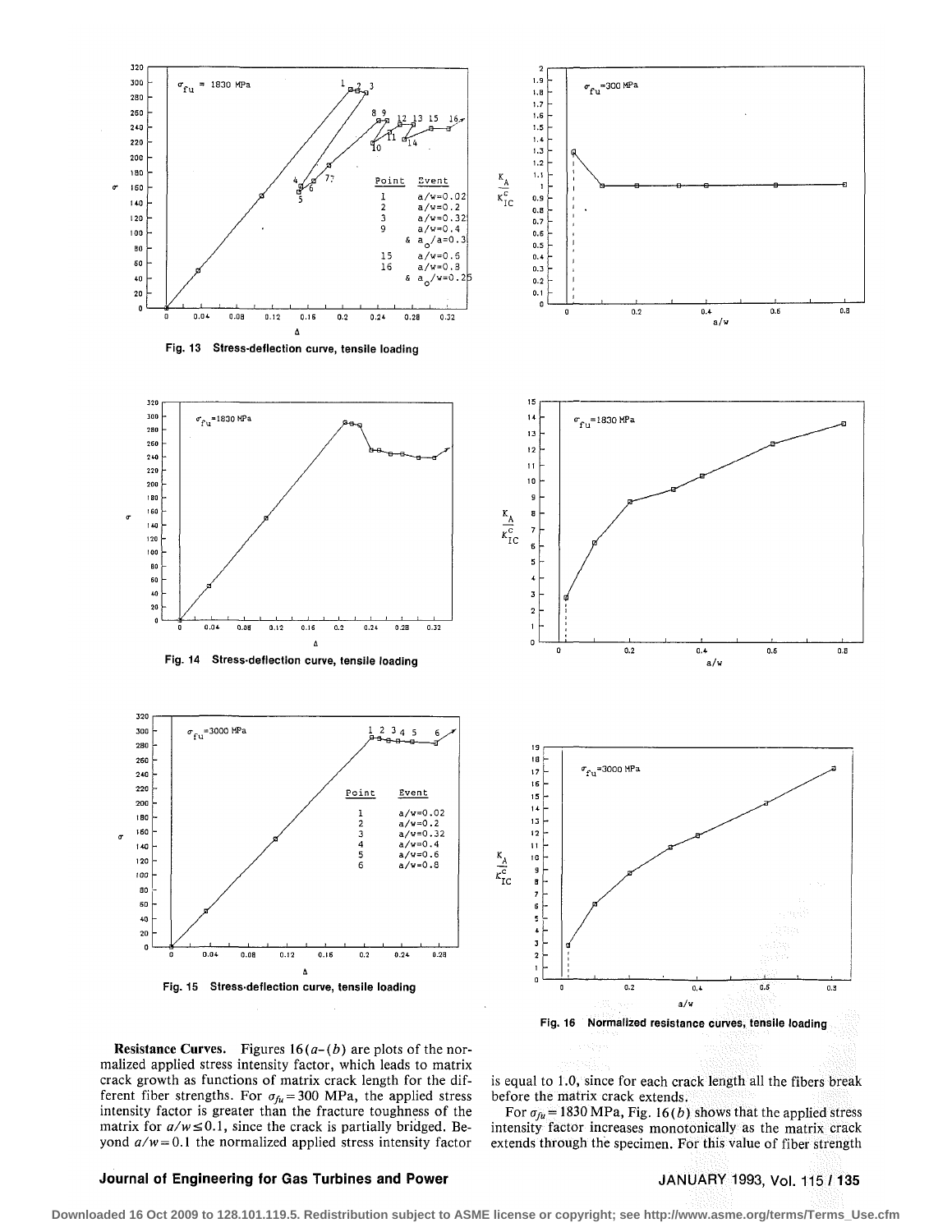

Fig. 17 Normalized CMOD as functions of three-point bending load

a steady-state value is not reached, but this figure suggests that if the simulation were carried out for slightly lower strength, steady state would be reached. Recall that for this fiber strength matrix crack growth is accompanied by fiber failure. If a smaller fiber strength was used in the calculations the fiber bridging would be limited to a relatively small region behind the crack tip, and as the matrix crack propagates, for every fiber the crack crosses, a fiber behind the crack tip would fail. For  $\sigma_{\hat{n}l}$  = 3000 MPa, the normalized applied stress intensity factor also increases monotonically. Although the simulations were not continued beyond  $a/w = 0.8$ , Fig. 16(c) suggests that the stress intensity factor would increase drastically as the matrix crack approaches the free edge.

# **Three-Point Bend Loading**

The results presented in the preceding section demonstrate the effects initial crack length and fiber strength have on the stability of fiber failure. Similar results are presented next for the three-point bending case. These will demonstrate that the distribution of stresses that result from the applied loads also strongly influence the failure mechanisms.

Figures 17–20, which are similar to the figures presented for the constant tension loading, clearly show the effects of external loading on the stability of the bridged cracks. Figures 17-19 are for fixed  $a/w$ , while Fig. 20 is for a propagating

matrix crack. The load  $P$  is nondimensionalized with respect to the load  $P<sub>o</sub>$ , which represents the load that would produce a stress equal to  $\sigma_{fu}$  at the outer fibers in an unnotched monolithic beam made out of fiber material. Recall that for the constant tension specimen, the crack lengths  $a/w = 0.02$  and 0.10 were stable, while cracks of length  $a/w = 0.16$  and 0.2 exhibited instabilities in fiber failure. Moreover, the severity of the instabilities increased with increasing fiber strength. Figure 17(b) shows an instability in  $a/w = 0.1$  at the lowest fiber strength. Furthermore, when the fiber failure stabilizes at point 8, 80 percent of the fibers behind the crack tip are broken. Figure 20 is the stress-displacement curve of a matrix crack propagating from an initially fully bridged length  $a/w = 0.1$ . The load increases to point 1, at which point the unbridged length is a  $a_0/a = 0.8$  and the matrix crack propagates. If the stress is held constant there is a discontinuity in the curve and the matrix crack ends up at  $a/w = 0.6$  at a relatively low stress.

The results clearly show that the bending specimen inherently more unstable than the constant tension specimen.

### **Conclusions and Recommendations**

The examples considered in this paper clearly demonstrate that:

136 / Vol. 115, JANUARY 1993

**Transactions of the ASME**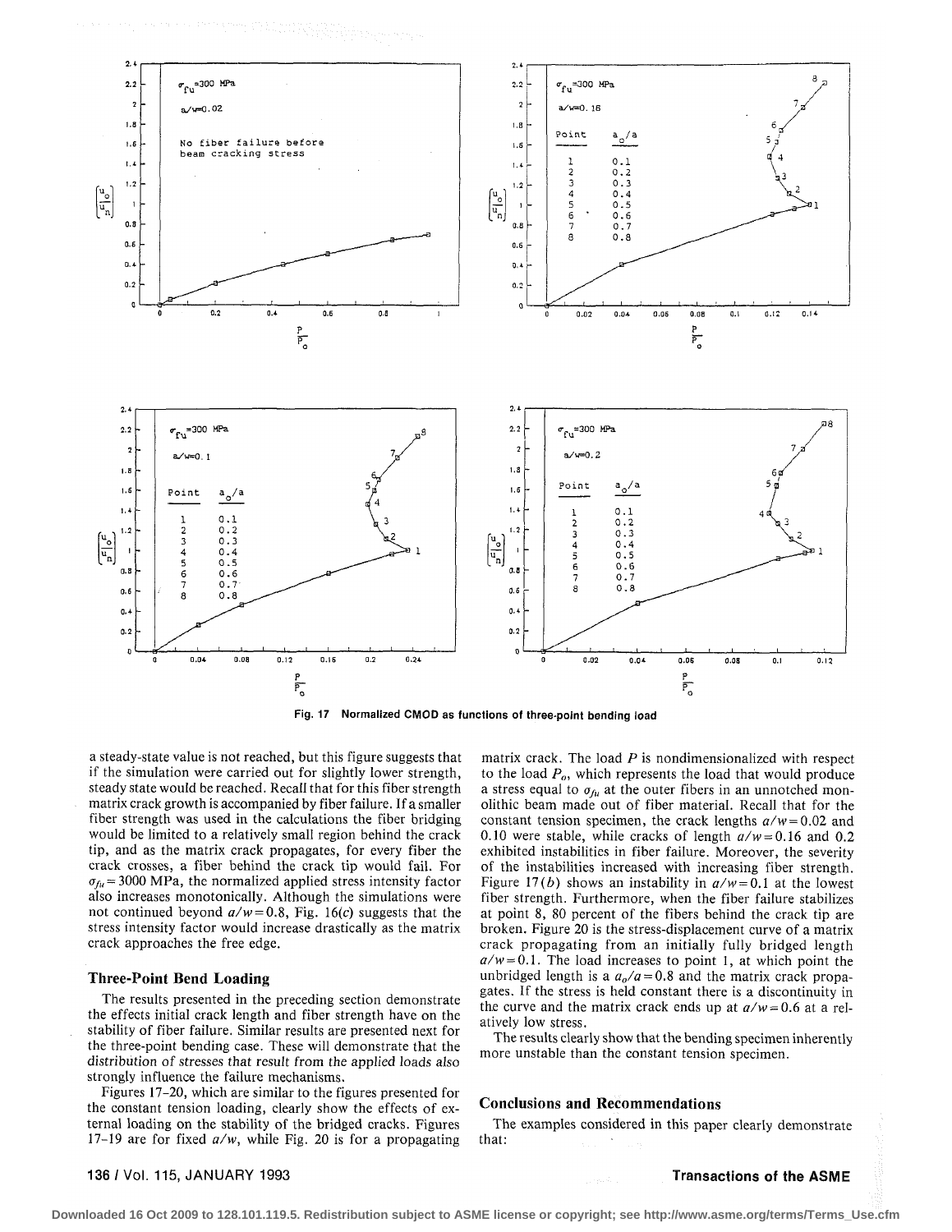

**Fig. 18 Normalized stress intensity factor as functions of three-point bending load** 

1 Specimen configuration, distribution of applied loads, and constituent properties (fiber strength, etc.) *strongly* influence the amount of crack tip shielding the fibers provide in a bridged crack.

2 If two specimens having different configurations (or if they have the same configuration but are loaded differently) have the same *applied* stress intensity factor, their failure characteristics may differ significantly. One may fail catastrophically, while the other may fail noncatastrophically.

3 The critical stress for crack extension and the strain to failure for noncatastrophic failure are higher than for catastrophic failure.

4 As pointed out in [11], conclusions 1, 2, and 3 may lead to nonconservative predictions of material properties if current testing standards are applied to materials that exhibit crack bridging, since these procedures were developed for materials that do not exhibit crack bridging.

5 The bridging force-crack opening displacement (C.O.D.) relation  $p(x) = p(C.O.D.)$  should be included in analyses of experimental specimens or components. This relation should be treated as an engineering property of the material.

# **Acknowledgments**

This work was funded by NASA Lewis Research Center

**Journal of Engineering for Gas Turbines and Power** 

under Grant NAG3-856 and by the Defense Advanced Research Projects Agency through the University Initiative Program of C.W.R.U. under ONR Contract N-0013-86-K-0773. The first author thanks Dr. B. N. Cox for many helpful discussions and for providing us with unpublished manuscripts **[10,11].** 

### **References**

1 Barenblatt, G. I., "The Mathematical Theory of Equilibrium Cracks in Brittle Fracture," *Advances in Appl. Mech.,* Vol. 7, 1962, pp. 55-129.

2 Dugdale, D. S., "Yielding of Steel Sheets Containing Slits," *J. Mech. Phys. Sol.,* Vol. 8, 1960, pp. 100-108.

3 Visalvanich, K., and Naaman, A. E., "Fracture Model for Fiber Rein-forced Concrete," *Adjournal,* Mar.-Apr. 1983, pp. 128-138.

4 Hillerborg, A., Modeer, M., and Petersson, P. E., "Analysis of Crack Formation and Crack Growth in Concrete by Means of Fracture Mechanics and Finite Elements," *Cement and Concrete Research,* Vol. 6, 1976, pp. 773-782.

5 Catalano, D. M., and Ingraffea, A. R., "Concrete Fracture: A Linear Elastic Fracture Mechanics Approach," Report No. 82-1, Department of Structural Engineering, Cornell University, 1982.

6 Ballarini, R., Shah, S. P., and Keer, L. M., "Crack Growth in Cement Based Composites: Influence of Fiber Strength," *Engineering Fracture Mechanics,* Vol. 20, 1984, pp. 433-445.

7 Marshall, D. B., Cox, B. N., and Evans, A. G., "The Mechanics of Matrix Cracking in Brittle-Matrix Fiber Composites,'' *A eta Metallurgica,* Vol.33,1985, pp. 2013-2021.

8 Marshall, D. B., and Cox, B. N., "Tensile Fracture of Brittle Matrix Composites," *Acta Metallurgica,* Vol. 35, 1987, pp. 2607-2619.

# JANUARY 1993, Vol. 115 /**137**